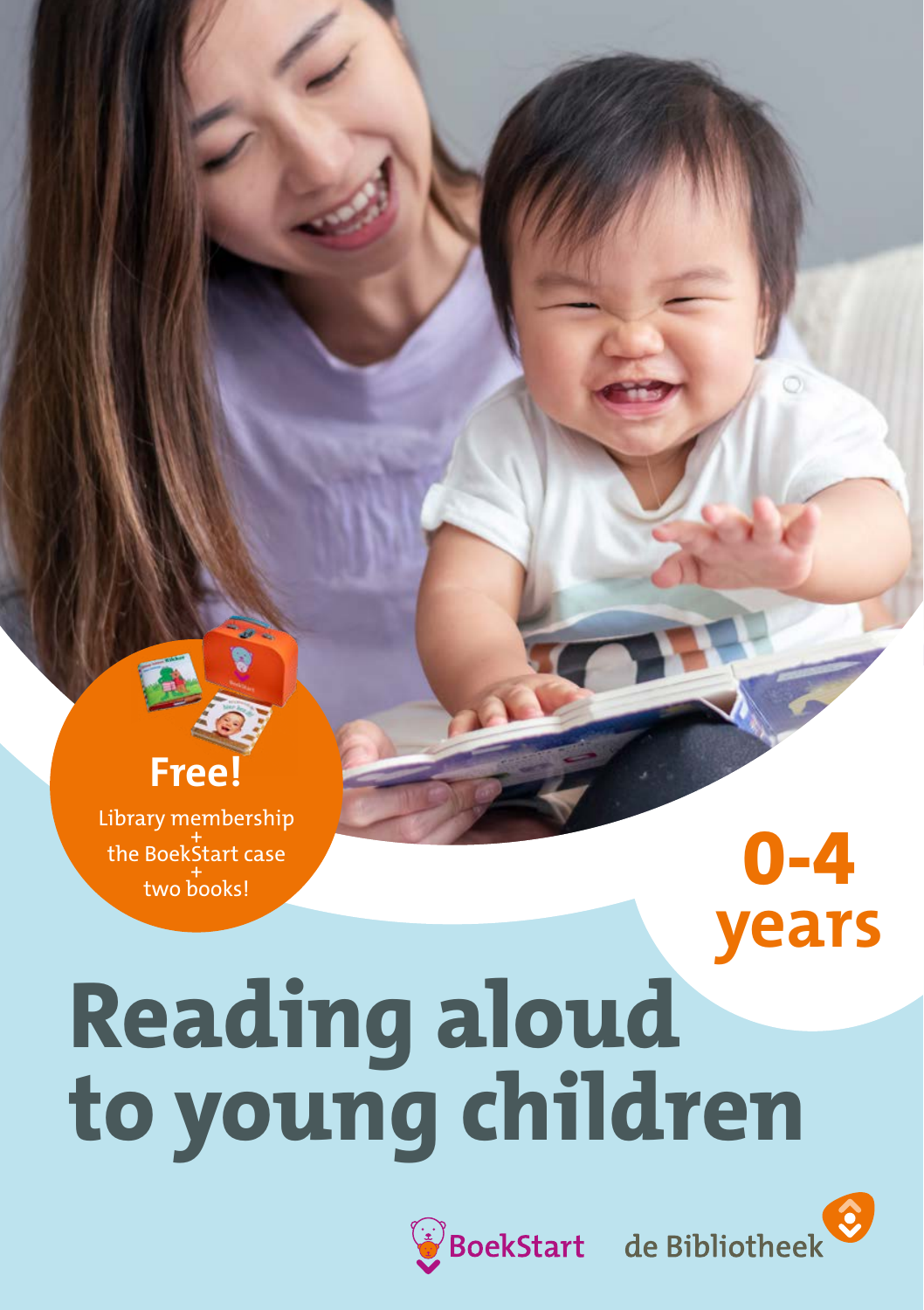#### **2-3 months**

### **Cosy and cuddly**

Babies enjoy the attention and contact that comes with being read to. It's nice for them to sit comfortably on your lap while you look at a book together. This may only be for a short time at this stage – sometimes just a few minutes – but you can do it several times a day: after a bath or after a feed, for example. This helps make reading a regular habit.

- *Milo ziet de wereld in zwart-wit*  Rowena Blyth, Oogappel
- *Bora in de dierentuin*  Deborah van de Leijgraaf, Ploegsma
- *Dag dieren!* Dick Bruna, Mercis Publishing

#### **Which books are suitable?**

**We provide Dutch book tips so you can see how big these books are, what material they are made of, and the quantity of illustrations and text they contain. You can find these books in the library or bookshops.**

#### **3-4 months**

#### **Exploring books**

Your baby still sees a book as a toy; as something to fiddle with, wave around, hit or put in their mouth. Books especially for babies can withstand this treatment. If you look at books regularly together, your baby will soon discover the difference between a book and other toys. Your baby will listen to your voice while exploring the book. Describe what's in the pictures, make animal noises or sing a suitable song. If your baby is distracted for a moment by something else, point something out in the book or make a sound to attract their attention again. However, if they've really had enough, put the book away for now and try again later.

# **books books**

- *Spet, spat, Eendje in bad!*  Lucy Cousins, Leopold
- *Baby ziet... Kijkboek met spiegeltje*  Standaard
- *Dikkie Dik. Rammelboekje*  Jet Boeke, Gottmer
- *Wie ben jij?*  Dick Bruna, Mercis Publishing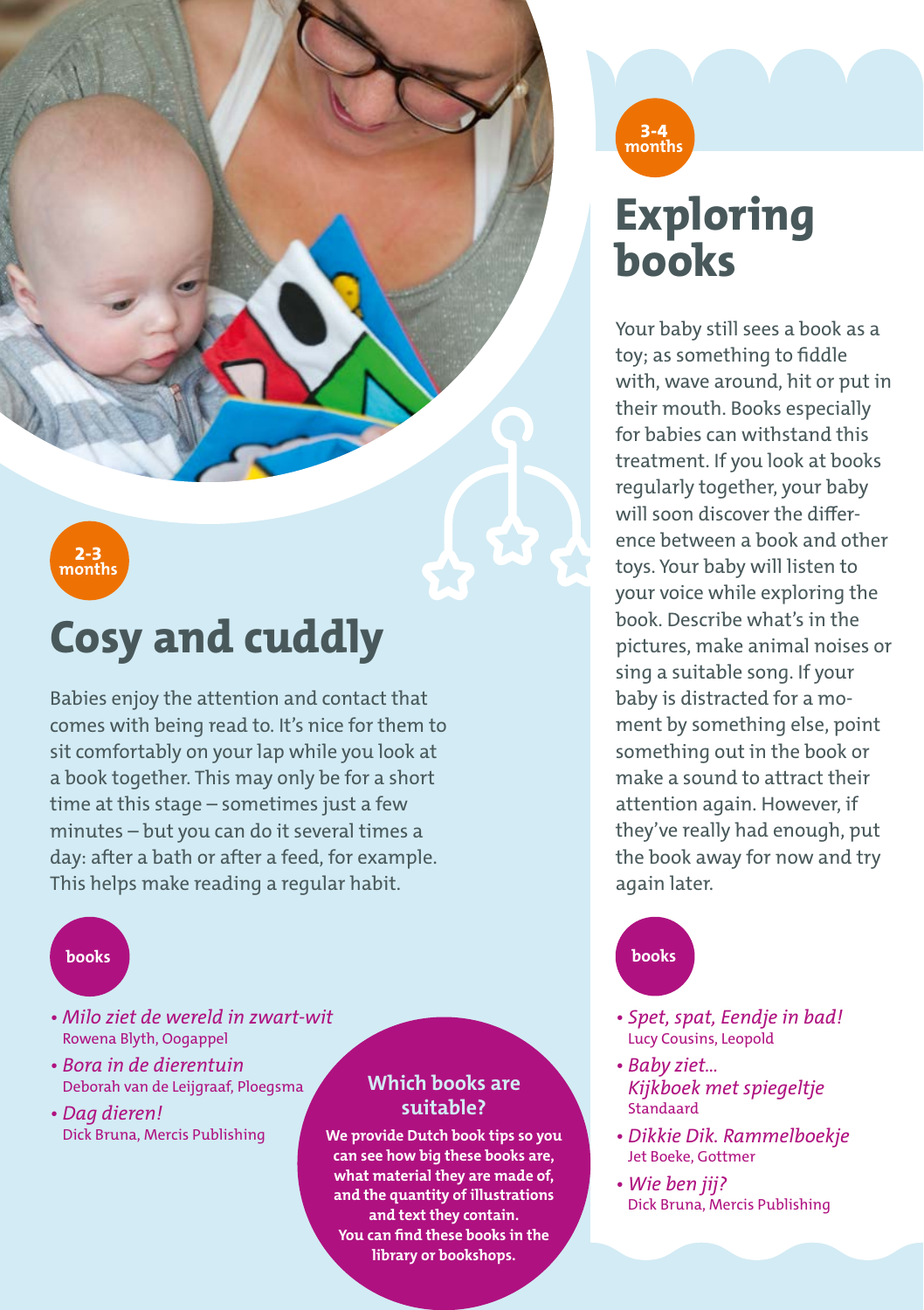

### **Repetition**

Watch your baby carefully. What are they paying attention to? Which picture are they looking at? What sounds do they like and which gestures make them laugh? If you pay attention to these things while reading out loud, you can deliberately repeat the funny things and double the fun! Point at the pictures and name the things you can see. Your baby is already starting to follow this. Naturally, however, they will want to do all kinds of things with the book, which may make it difficult to say something about the pictures or point things out. If so, give them a teething ring or a dummy to keep their attention on the book for a little longer.

**9-12 months**

#### **Being read to for a little longer**

Babies aged almost a year are getting better at understanding what's in the pictures. They often look at them very attentively and can enjoy being read to for longer. Your baby will also start to point at the pictures, and you can name the things they are pointing out. If you make gestures while reading aloud, your baby will copy you, making reading time extra fun. Read aloud to your baby regularly at fixed times of the day so that it becomes a familiar and welcome habit. This enables you to build a ritual.



- *Beestje waar ben je?*  Ingela P. Arrhenius, Gottmer
- *Dierentuin*  Lisa Jones en Edward Underwood, Gottmer
- *Dikkie Dik. Kiekeboek*  Jet Boeke, Gottmer
- *Stapje voor stapje* Guido Van Genechten, Clavis





- *Gonnie zoekt Gijsje* Elly van der Linden ill. Olivier Dunrea, Gottmer
- *Hallo baby! Lekker spelen*  Roger Priddy / ill. Holly Jackman, Veltman Uitgevers
- *Hey baby, kijk!* Laura van Bouchout / ill. Eva Mouton, Davidsfonds/Infodok
- *Coco babyboekje* Loes Riphagen, Gottmer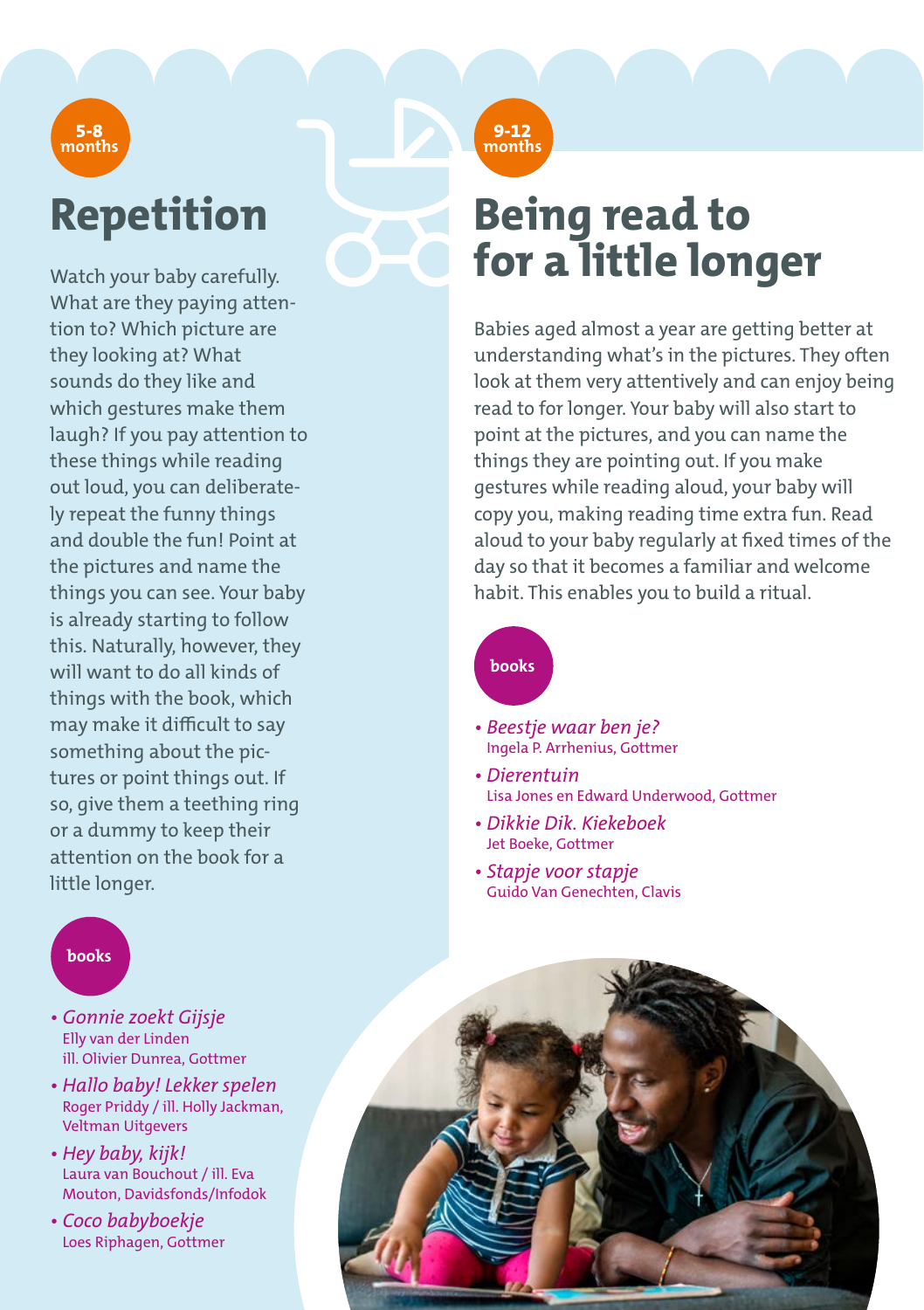

#### **Pointing, naming and talking**

Children start talking more and more between the ages of one and one and a half. They already know the names of a lot of animals and objects, even if they don't say them all out loud yet. If you look at a picture book together, you can point out and name objects. Give your child the chance to look at the picture properly. Even if it's always the same picture, they will discover something new each time. Describe what you see in your own words as well as reading parts of the text out loud. Then you will notice whether your child understands the words in the book. Try using different words for the same picture. A 'dog' is also an 'animal', and perhaps the dog in the book has a name. This will help your child to learn that there are different words for the same thing. Perhaps you have a dog of your own – if so, involve it as well. This will show your child that the things in the book have to do with the real world.



- *Aapje* (a series) Leen Van Durme, Clavis
- *Babba Baby: Kusjes en knuffels* / *Dierenpret*  Betty Sluyzer / ill. Milja Praagman, Leopold
- *Geluidenboekje* (a series) Marion Billet, Clavis
- *Kiekeboe!* Giuliano Ferri, De Vier Windstreken
- *Van hond tot huis* Jane Ormes, Ploegsma



### **A real story**

From about one and a half years of age, children become increasingly interested in the figures in the book: what are they doing and experiencing? Describe what's happening in the pictures. Your toddler will recognise and empathise with events in the book such as taking a bath, getting dressed, going shopping, and riding on the bike together. They will discover the connection between the different elements on a page, and understand that one has to do with the other. Talking about this together is enjoyable and expands your toddler's vocabulary. When reading aloud, also use words that have to do with reading and books, such as front cover, back cover, page, turn over. This will enable your toddler to learn about books.

# **books**

- *Fin & Snip* (a series) Elly van der Linden / ill. Greet Bosschaert, De Eenhoorn
- *Ebbie* (a series) Marjet Huiberts / ill. Milja Praagman, Gottmer
- *Mijn eerste woorden* Sibylle Brauer, De Vier Windstreken
- *Nog even achter mijn oortjes kriebelen / Nog even een kusje erop*  Jörg Mühle, Gottmer
- *Krak-Krak, wie is daar?* Tristan Mory, Oogappel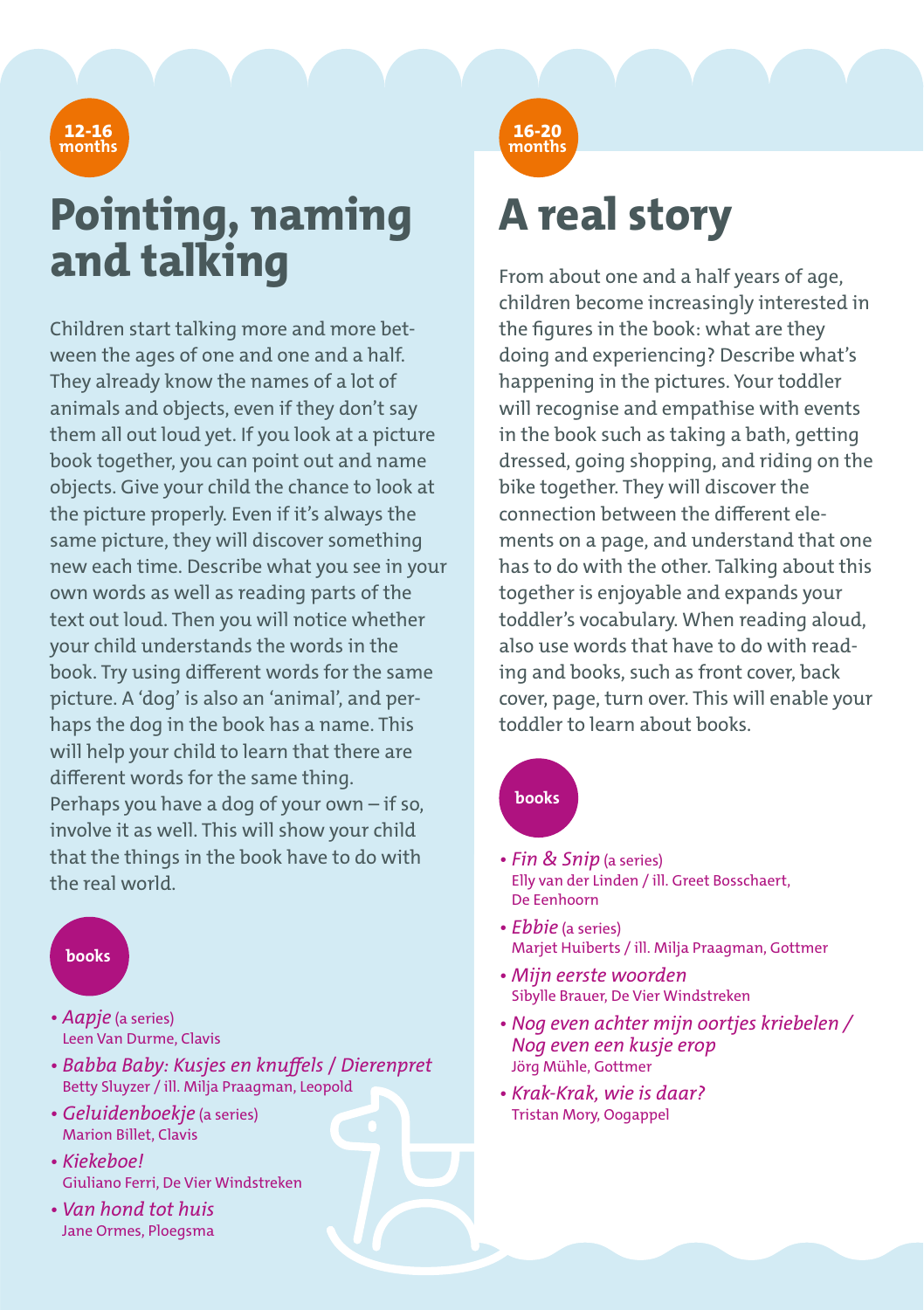

#### **The interesting outside world**

Children approaching the age of two years are becoming more and more interested in the outside world. There's so much to see, to try and to discover; much more than a twoyear-old can handle themselves. Much of the outside world is also reflected in books, providing your toddler with the opportunity to learn a lot about the world around them. Easily recognisable subjects include animals, home and garden, cars and trips to various places.

#### **books**

- *Wat gaat mama doen?* Carly Madden / ill. Juliana Perdomo, Gottmer
- *Lieve snoetjes* Liesbet Slegers, Clavis
- *Rosalie verkleedt zich* Brigitte Minne / ill. An Candaele, De Eenhoorn
- *Samen met Sam… naar de winkel*  Nick Butterworth, De Eenhoorn
- *Olifantje in het bos* Annemarie van Haeringen, Leopold

# **A simple story**

The pictures can now be a little more complex and detailed. Your toddler is also ready for a picture book with a simple story. This should be about events that are easy for them to recognise, such as stories about a little boy or girl experiencing familiar, everyday things. Having animals in the leading role is also good – your toddler will identify with the characters. The experiences of the characters will help your toddler to process and organise their own experiences. Explore the pictures thoroughly together and talk about what you can see in them.

# **books**

**2-2.5 years**

- *De walvis gaat in bad* Suzanne Strasser, Hoogland & Van Klaveren
- *Die daar* Mirte Stut en Geurt van Donkelaar, Gottmer
- *Mijn potje* Anita Bijsterbosch, Clavis
- *Onze hond* Helen Oxenbury, Christofoor
- *Waar is mijn sok?*  Marijke ten Cate, Lemniscaat